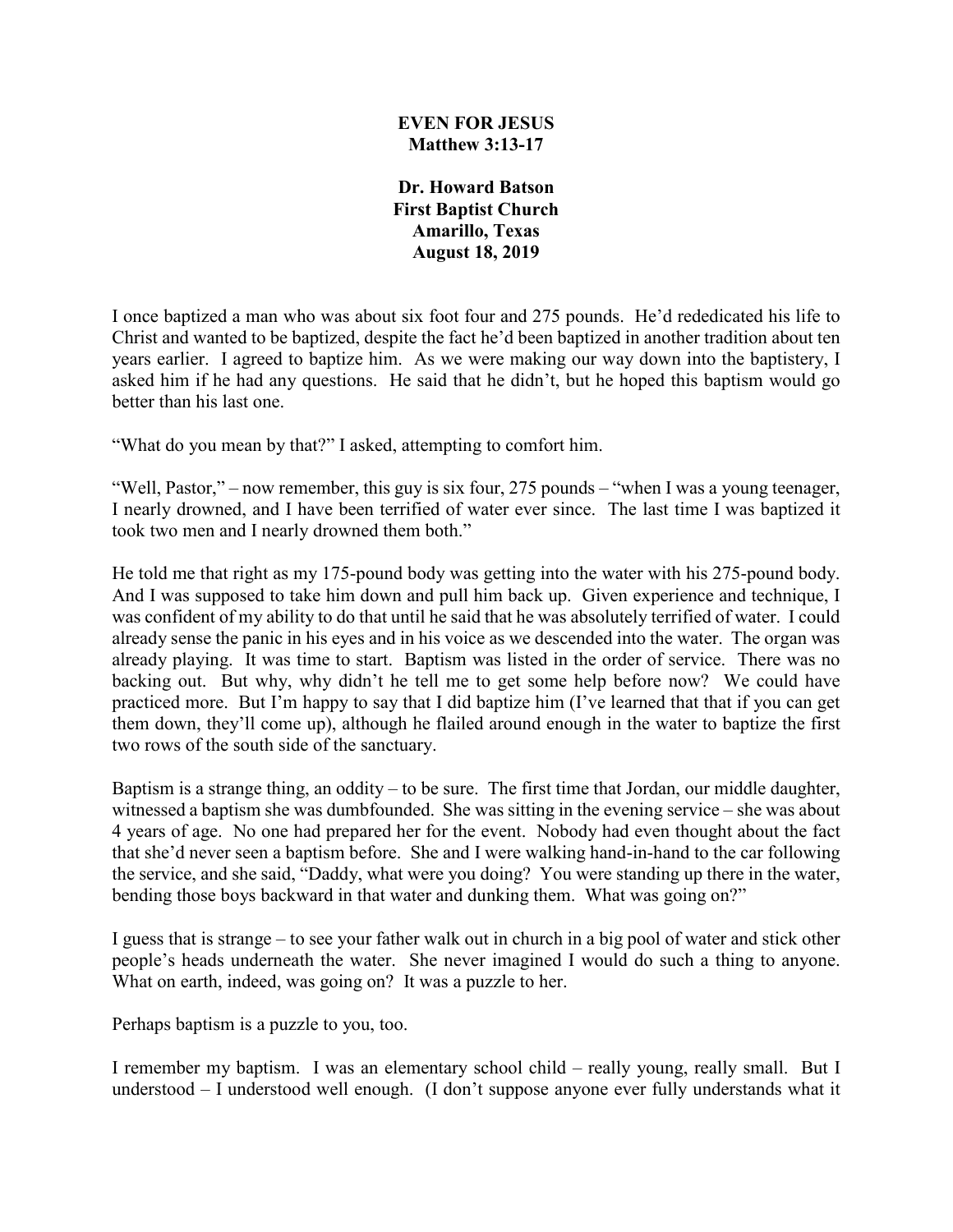means to trust in Christ Jesus.) I was so small I sort of swam out to the pastor and was baptized. He gave me a push and I swam back. My brother was baptized during the same service. I'll never forget it.

It's a good thing – a really good thing to remember your baptism.

Our story today is odd, not simply because it's a baptism but because it's Jesus who is baptized.

Jesus baptized? Why on earth would Jesus need to be baptized? Isn't baptism for sinners? Doesn't it represent the washing away of our sins? What's a person like Jesus doing in a place like a baptistery?

Matthew's Gospel, interestingly enough, begins and ends with baptism. Here in chapter 3, it begins with the baptism of Jesus. And it ends in chapter 28 with Jesus giving a command in the next to last verse to go, make disciples, and baptize them. It's almost as if the ministry of Jesus is bookended by baptism at both the beginning and the end. Baptism is very important in Matthew's Gospel. So important that Jesus, Himself, is baptized.

**When Jesus is baptized, you have to ask yourself some questions. Why isn't He the one doing the baptizing? Why isn't He standing on the bank and watching the others – those with sin in their lives – plunge beneath the waters? It's those who have messed up, those who need a second chance, those who have waded out so deep into trouble that going across and going back is all the same. Let the people who have drifted so far from mother's prayers and father's instructions that nobody can help them – let them come and be baptized. The people whose lives are just a tangle of bad relationships, who have messed up everything, who have ambition and greed, who think they are going somewhere but who are actually just circling the parking lot and going nowhere – let them come. The people who are rich in things and poor in soul – let them come. But the Messiah? Why does the Messiah need to be baptized? (Fred Craddock,** *The Cherry Log Sermons,* **p. 8)**

Well, the baptizer is John, preaching his message. Look at Matthew 3:2. "Repent, for the Kingdom of Heaven is at hand." We learn in verse 5 that many in Jerusalem and in all Judea, in fact, were going and being baptized by him in the Jordan River as they (notice in verse 6) confessed their sins.

If you have some objections to seeing the Messiah immersed, you're not the only one. John said in verse 11 that while he baptized with water for repentance, there was another one coming after him who was mightier than he was, someone so holy that John wasn't even fit to remove His sandals. And He would baptize with the Holy Spirit and with fire.

So when John sees Jesus coming to the Jordan to be baptized by him, John tries to stop it (verse 14). "You don't need me to baptize you. I need to be baptized by you. What are you doing coming to me?"

Jesus says something like, "Leave it alone, John. It is appropriate for us to do God's will. Let us do it."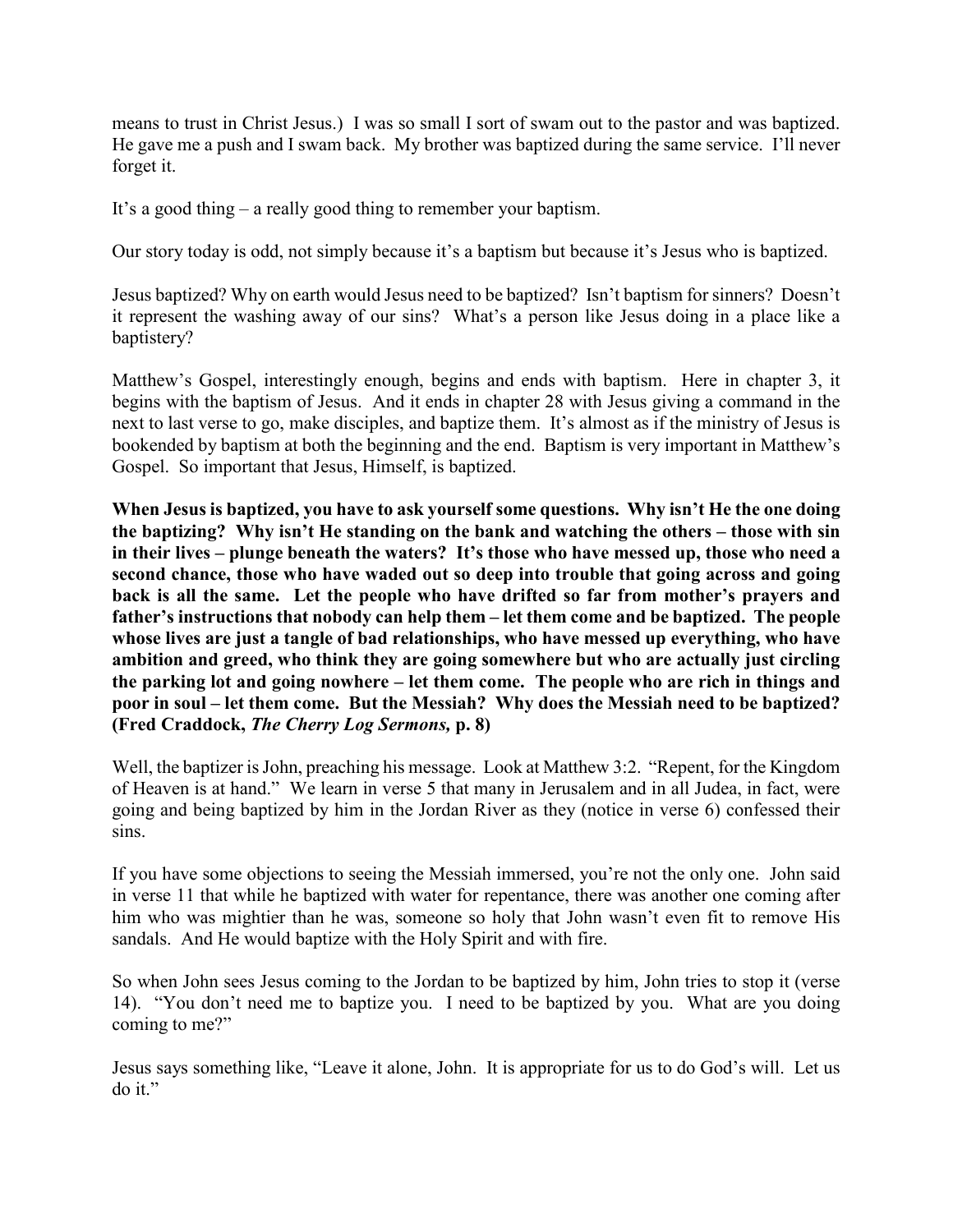Why is it God's will for Jesus to be baptized, for the sinless Son of God to be plunged beneath the waters of repentance?

Jesus had no sin. The author of Hebrews tells us that. In fact, it is Jesus who forgives sins, pronounces judgment on sins, demanded repentance of sins. It is Jesus who proclaimed a higher righteousness. It is Jesus who, although tempted, never sins.

His baptism left John puzzled. His baptism leaves us puzzled, too.

I want to give you a few reasons that Jesus found it necessary to be baptized.

### **I. Our Lord's submission to the baptism of John constituted a clear assent to John's authority.**

It gave an endorsement of both the message and the ministry of John (G.R. Beasley-Murray, *Baptism in the New Testament*, p. 55). By allowing John to baptize Him, Jesus has identified John as the forerunner of the Messiah, the one who carries the legitimate message of God – the clarion call to God's people to repent and be ready for Messiah.

Jesus is saying, "I'm with him [John]." For John, baptism is a preparation for a new exodus to be led by the Messiah. John retired to the desert where the new exodus is to begin. Baptism is a new passage through the Red Sea, whereby Israel is cleansed from her sins and made ready for the Messiah.

# **II. Jesus submits to baptism because in doing so He demonstrates His solidarity with humanity.**

In one fell swoop, by plunging underneath the waters, Jesus condemns the self-righteous and the wicked for their lack of repentance. He takes His stand with the publicans and the sinners who look for the day of the Lord. The author of Hebrews tell us in Hebrews 2:17 that Jesus had to be like His brothers in every respect. He stooped down to be one with the people that He was to minister to and to die for. In His proper place, Jesus might as well have been up there in the front, standing with John and calling on the sinners to repent. Instead, He was down there with the sinners, affirming His position with them, making Himself one with them in the process of salvation that He would, in due course, accomplish.

This is what the incarnation of Jesus is all about. Jesus comes for sinners as if a sinner Himself. And so, if Jesus is to come at all, He comes as one of us. Jesus in baptism identifies Himself with sinful humanity. His road to Calvary, where He bears all of our sins, begins as He passes through the Jordan River. And by His actions He proclaims to the world that He comes for sinners and becomes like the sinner – not by His own actions but because He takes on the sin of our fallen race.

There seems to be a growing reluctance on the part of people to experience baptism. "Pastor, I'd love to join a church, but I don't want to be baptized." I spend a lot of time talking to people –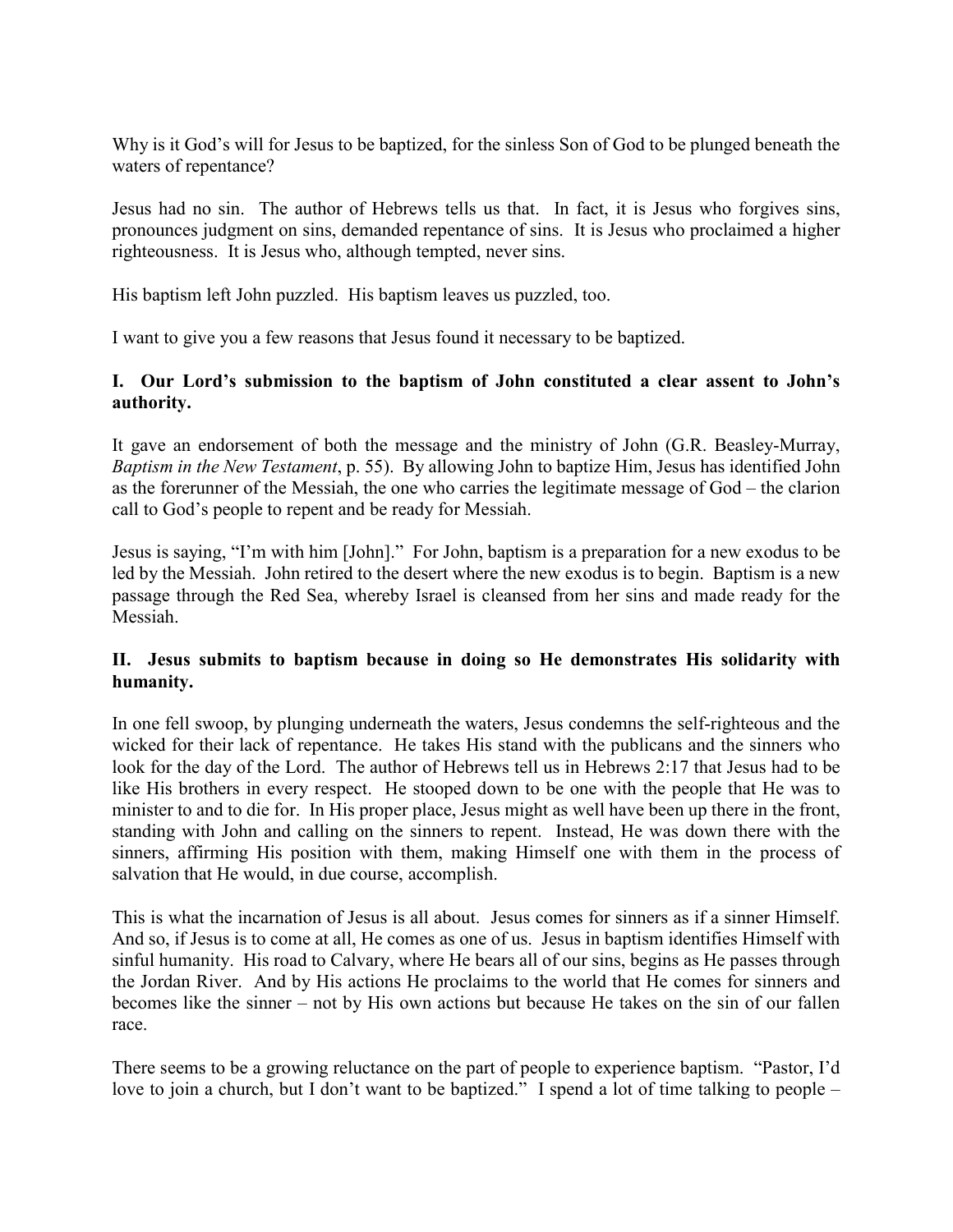and I'm glad to do so – about their fears of the baptismal waters. Now, if someone wants to join with our church family and they've already been baptized by immersion into another denomination, that's fine. We don't require baptism again, because we're baptized not into a denomination but into the body of Christ. But there are folk who have never been biblically baptized (meaning as a believer and by immersion) who simply do not want to submit themselves to the baptismal waters. I sense in people a sense of pride in which they refuse to humble themselves and plunge beneath the baptistery waters.

Well, Jesus already took care of that. Jesus Himself submitted to baptism. He who knew no sin, the one who became sin for us, submitted Himself to baptism just as He commands us to be baptized. He did what He's asking you to do. In Matthew 3, Jesus Himself, the sinless Son of God, submits Himself to baptism. And in Matthew 28, He commands us to baptize.

Jesus identifies not only with sinful humanity, but with wayward Israel. He will be the new Moses to lead them through the waters of liberation from sin and death.

# **III. Another reason Jesus was baptized was that in doing so, He foreshadows prophetically His death, burial, and resurrection.**

We have to be careful not to read too much of Paul back into the gospels. But there can be no doubt about the fact that the primary image in the New Testament for baptism is not that of the cleansing waters, although that image is certainly there. It is the image of participation. When Jesus died, we go under the water showing that we died with Him. And as Jesus was resurrected, we come forth from the waters indicating our resurrection.

# Turn to Romans 6:3-5

Or do you not know that all of us who have been baptized into Christ Jesus have been baptized into His death? Therefore, we have been buried with Him through baptism into death, in order that as Christ was raised from the dead through the glory of the Father, so we too might walk in newness of life. For if we have become united with Him in the likeness of His death, certainly we shall also be in the likeness of His resurrection.

Jesus in His baptism foreshadows the fact that He will die, He will be buried, and He will experience resurrection. He foreshadows not only His death, burial, and resurrection, but He foreshadows our own baptism in which we indicate we are participants – we are those who die and live in the death and the life of Christ.

# **IV. Jesus was baptized in order to submit Himself to the will of His Father.**

**One day Jesus folded his carpenter's apron, having shaken the shavings from it, put it on the bench, left the shop, and went to the house and told his mothers and brothers and sisters goodbye. He made his way through the grain fields of Ezdralon, down through the dark valley of the gap of Jezreel, and presented himself to John for baptism. This was God's will. (Fred Craddock,** *The Cherry Log Sermons***, p. 10)**

v. 15. Righteousness equals conduct in accord with God's will, doing what pleases God.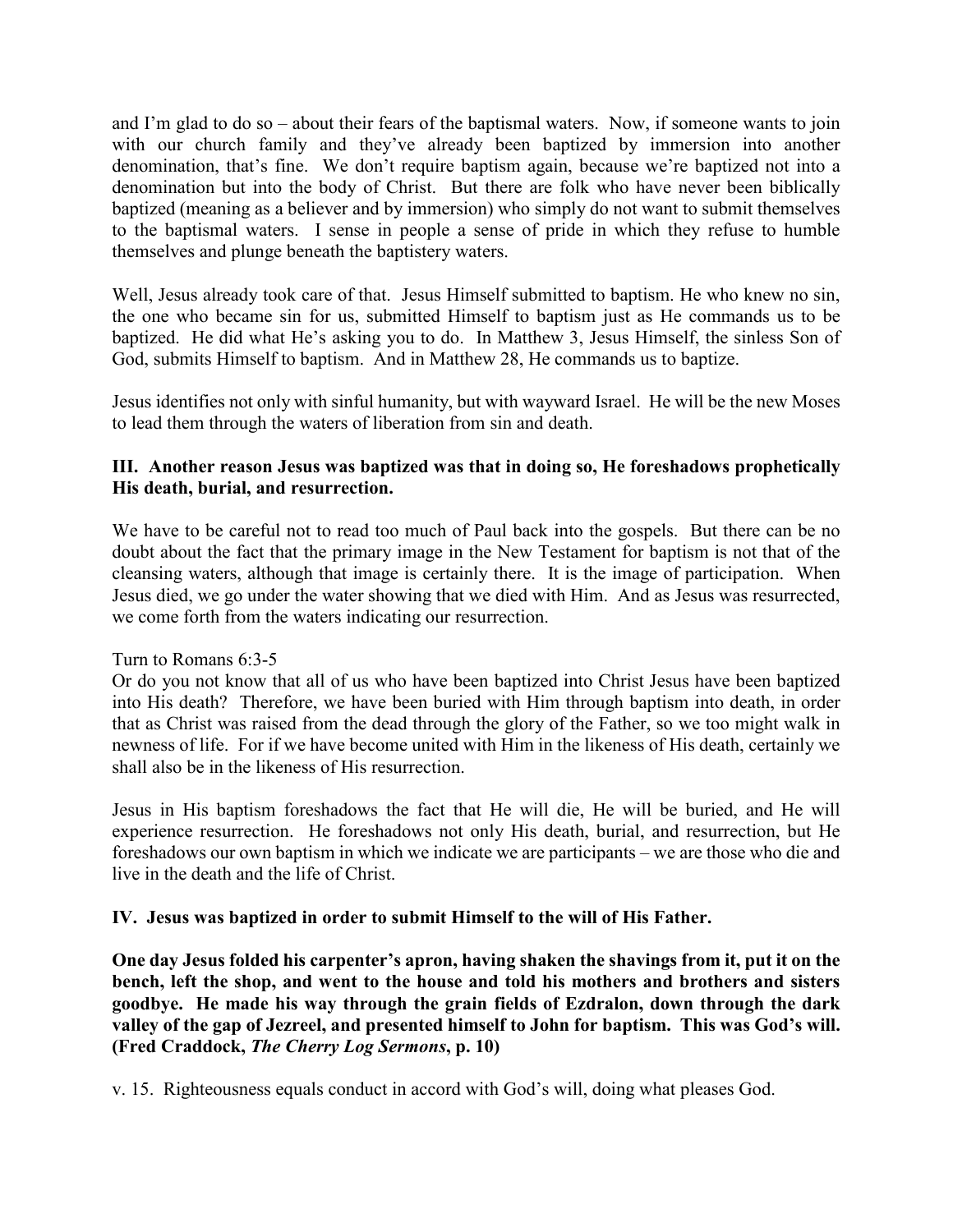Notice what happens as Jesus is baptized. Notice, it is submission to the will of God. Notice (verse 16) that "the heavens were opened and he saw the Spirit of God descended as a dove, and coming upon Him, and behold, a voice out of the heavens, saying, 'This is My beloved Son, in whom I am well-pleased."

"This is My Son" is a quotation from Psalm 2, a royal psalm concerning the crowning of the king of Israel. Now, at Jesus' baptism, now Jesus is king. He's obedient to the Father, submits Himself to the Father. The Father declares, "This is My Son," in the fashion of an ancient Israelite king.

Then He says, "My beloved Son, in whom my soul takes pleasure." It comes from Isaiah 42. It is the description of the suffering servant of God, the one who gives his life. It's the one who gives his life for the people. "This is my Son, the servant who gives Himself for the people."

And so it was that Jesus, still wet from His baptism, left the Jordan and went about doing God's business.

The Father finds eternal pleasure in the Son, in the Son's becoming human, in His sinless life, in His faithfulness, and in His submitting Himself to ministry through baptism.

Baptism is a scary thing. It ought to be scary to the world when we baptize people.

**For Paul, becoming a Christian is the image of being adopted into a new family. When you're adopted, you take on new parents, new siblings, new names, new inheritances – in short, a whole new culture. Those who have been baptized into Christ, according to Paul, have been adopted by God. Baptism means that the Christian's new parent is God the Father. Their new siblings are other Christians. Their name and most functional identity is simply "Christians" – those who know Jesus as Lord and determiner of their existence. Their new inheritance is freedom and the bountiful resources of community. Their new culture, or comprehensive way of life, is the church. Therefore, Paul can speak of conversion and baptism creating a whole new person – even a new world (2 Corinthians 5:17). Those allegiances we have to our biological families and to the state are no longer the primary source of identity, the source of who we are. In fact, Robert Nisbet commented that the deepest conflict that existed between the church and the Roman Empire was that in its baptism the church boldly insisted that there was a kind of kinship or particular allegiance more significant than that of the biological family or the state. (Rodney Clapp,** *A Peculiar People***, p. 100)**

And so, baptism created a new person with a new purpose.

The act of baptism is, indeed, a strange event in which we are showing our allegiance by symbol to the person of God and to the people of God. We're identifying with the suffering and the resurrection of Jesus. We need to remember our baptism. We need to remember that day we said we were part of the people of God.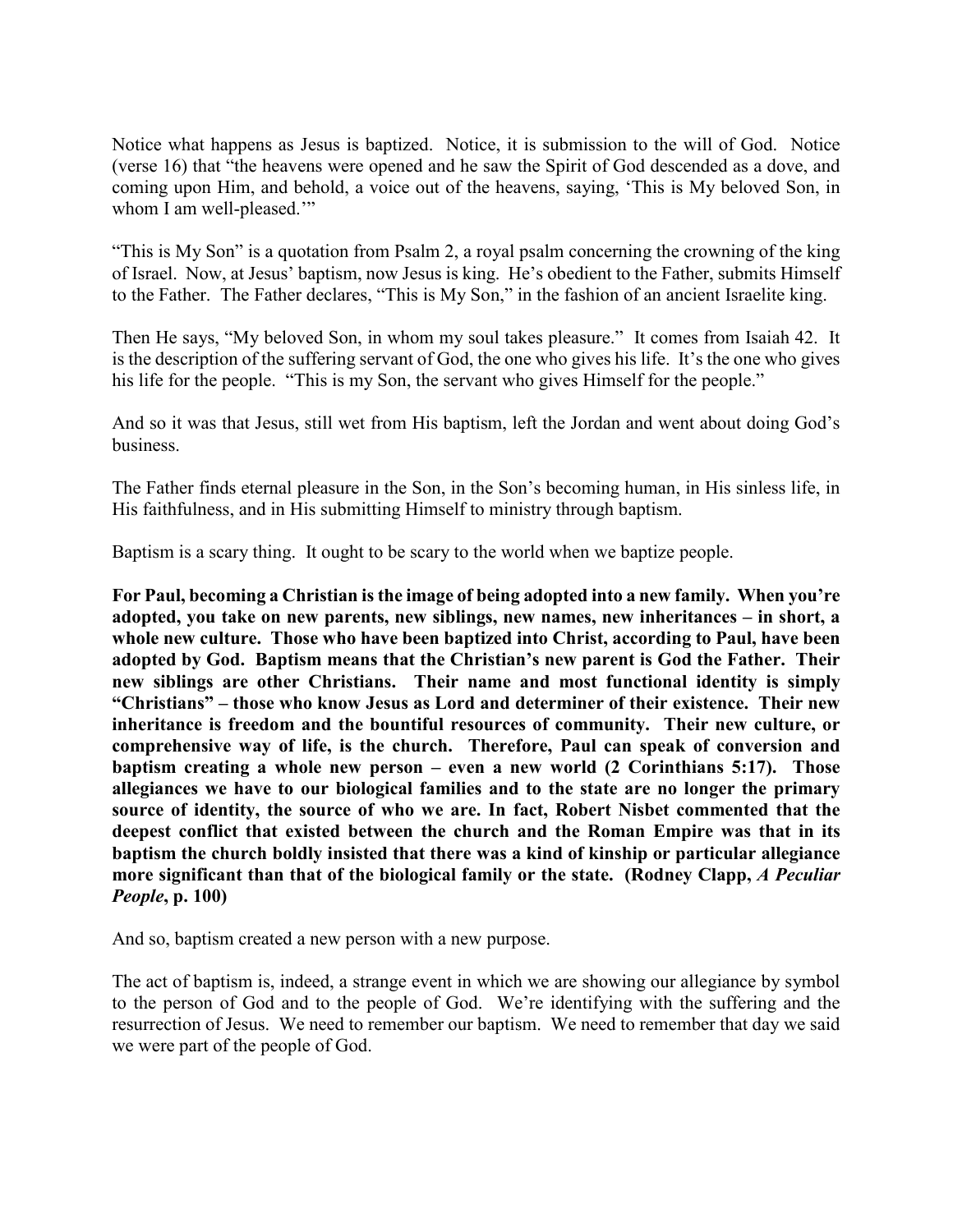We all stray from our baptism sometimes. We forget our baptism. We even by our actions deny our baptism. But the call today is to see the baptism of the Savior and to remember our own baptism.

What about you? Have you been baptized? Have you plunged yourself beneath these waters? Have you followed in the footsteps of your Lord?

It's funny sometimes when people decide to be baptized. It's a Spirit thing. **A pastor remembers ministering in a small town that had a population of about 450 people. There was a Methodist Church, a Baptist church, a Nazarene church, and a Christian church. Each had its share of the population. But the best attendance in town, however, on Sunday morning was at the little cafe where all the pickup trucks were parked and all the men were inside discussing the weather and the cattle and the wheat bugs and the hail and the wind and whether they were going to have a crop. Meanwhile, their wives and sons and daughters were in one of those four churches. The churches sometimes had good attendance and sometimes had poor attendance, but the cafe had consistently had good attendance – better attendance than the churches. The men were always there.**

**Once in a while they would lose a member of the men's group. Maybe his wife and kids got to him, so he would have to go off sheepishly to one of the churches with his family. But the men at the cafe still felt that they were the biggest and strongest group in town, and so they met when the churches usually met on Wednesdays and Sundays and, really, almost every other day to discuss the weather – all the things that farmers talk about. They weren't bad men, really. They were good men, family men, hard-working men.** 

**Their patron saint was Frank. Frank was 77 years old when the preacher first met him. He was a good man, a strong man, a pioneer, a rancher, a farmer, and a cattleman. He'd been born in a sod house, and he had prospered. He had his credentials, and all the men there at the cafe considered him their patron saint. "Ha ha," they said. "Old Frank will never go to church."**

**One day the preacher met Frank on the street. He knew Frank knew who the preacher was. It had never been this preacher's custom to accost people in the name of Jesus, so he just shook hands and visited with Frank. Then he took the offensive – that is, Frank did. "I work hard and I take care of my family and I mind my own business." He said that as far as he was concerned, everything else is fluff. He was basically telling the new preacher, "Leave me alone; I'm not a prospect."**

**So the preacher didn't bother Frank. That's why he was surprised – indeed, the whole church was surprised and the whole town was surprised and the men at the cafe church were bumfuzzled – when old Frank, 77 years old, presented himself before the preacher one Sunday morning for baptism. He baptized Frank.**

**Some in the community said that Frank must be sick, he must be scared to death to meet his maker. Some said he had heart trouble, going up to be baptized. "I never thought old Frank would do that, but I guess when you get scared...." There were all kinds of stories.**